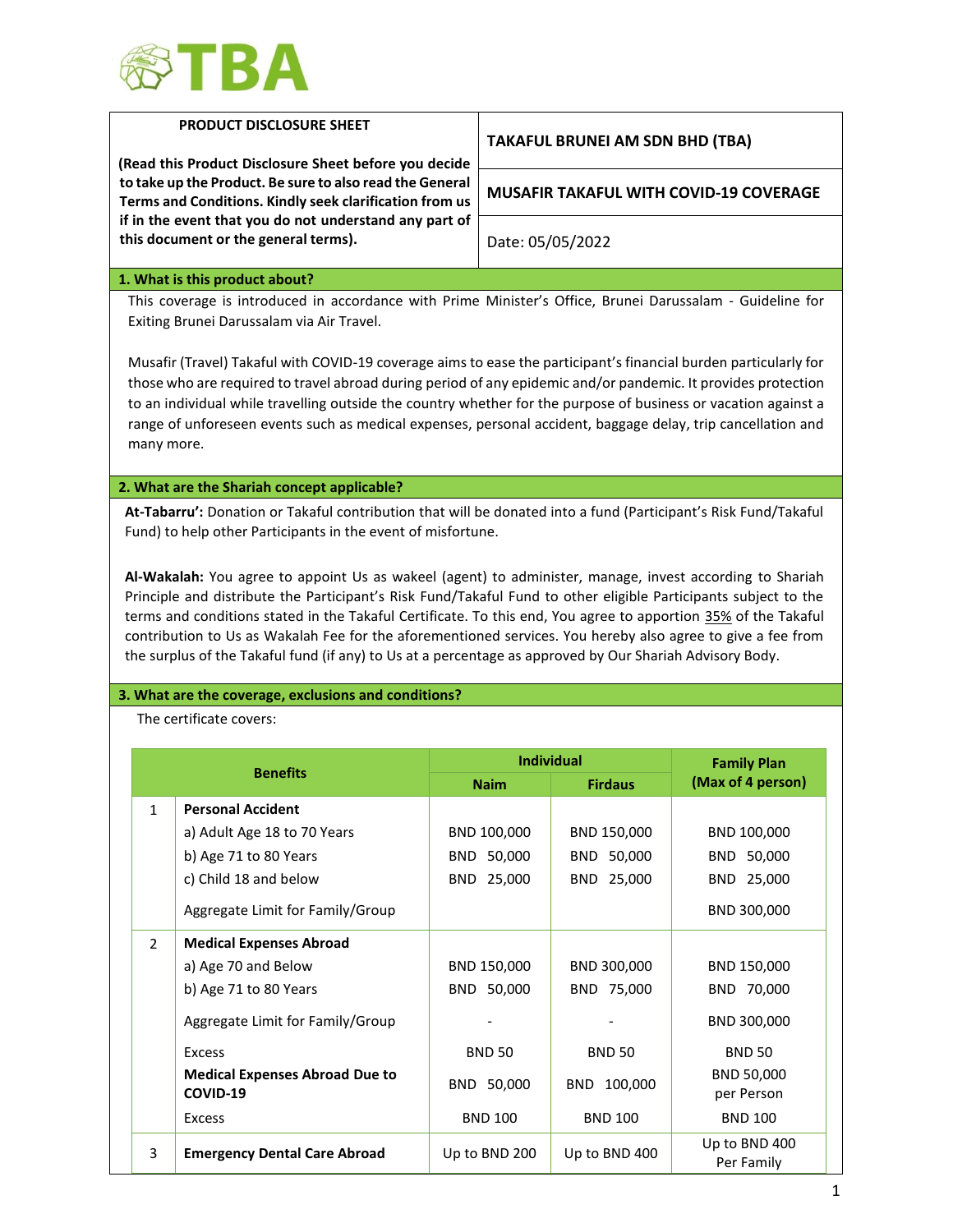

|                 |                                                                                                                                       | <b>Individual</b>              |                                | <b>Family Plan</b>             |  |
|-----------------|---------------------------------------------------------------------------------------------------------------------------------------|--------------------------------|--------------------------------|--------------------------------|--|
| <b>Benefits</b> |                                                                                                                                       | <b>Naim</b><br><b>Firdaus</b>  |                                | (Max of 4 person)              |  |
| 4               | <b>Baggage Lost &amp; Damage</b>                                                                                                      |                                |                                |                                |  |
|                 | Limit Per Bag                                                                                                                         | <b>BND 200</b>                 | <b>BND 300</b>                 | <b>BND 300</b>                 |  |
|                 | Limit Per Item                                                                                                                        | <b>BND 50</b>                  | <b>BND 50</b>                  | <b>BND 50</b>                  |  |
|                 | Maximum Limit                                                                                                                         | BND 2,000                      | BND 3,000                      | BND 3,000<br>per Family        |  |
|                 | <b>Excess</b>                                                                                                                         | <b>BND 30</b>                  | <b>BND 30</b>                  | <b>BND 30</b>                  |  |
| 5               | <b>Baggage Delay</b>                                                                                                                  |                                |                                |                                |  |
|                 | Full consecutive 6 Hours delay                                                                                                        | <b>BND 200</b>                 | <b>BND 400</b>                 | <b>BND 400</b><br>per Family   |  |
| 6               | <b>Trip Cancellation &amp; Curtailment</b><br>Abroad                                                                                  | Up to BND 5,000                | Up to BND<br>10,000            | Up to BND 10,000<br>per Family |  |
|                 | <b>Excess</b>                                                                                                                         | <b>BND 100</b>                 | <b>BND 100</b>                 | <b>BND 100</b>                 |  |
|                 | <b>Trip Cancellation &amp; Curtailment</b><br><b>Abroad Due to COVID-19</b>                                                           | Up to BND 5,000                | Up to BND<br>10,000            | Up to BND 10,000<br>per Family |  |
|                 | <b>Excess</b>                                                                                                                         | <b>BND 100</b>                 | <b>BND 100</b>                 | <b>BND 100</b>                 |  |
| 7               | <b>Trip Delay</b>                                                                                                                     |                                |                                |                                |  |
|                 | Full consecutive 6 Hours delay                                                                                                        | <b>BND 50</b><br>Every 6 Hours | <b>BND 50</b><br>Every 6 Hours | <b>BND 50</b><br>Every 6 Hours |  |
|                 | Maximum Limit                                                                                                                         | <b>BND 500</b>                 | BND 1,000                      | BND 1,000                      |  |
| 8               | <b>Missed Flight Connection Abroad</b>                                                                                                |                                |                                |                                |  |
|                 | Full consecutive 6 Hours delay                                                                                                        | <b>BND 50</b><br>Every 6 Hours | <b>BND 50</b><br>Every 6 Hours | <b>BND 50</b><br>Every 6 Hours |  |
|                 | Maximum Limit                                                                                                                         | <b>BND 200</b>                 | <b>BND 400</b>                 | <b>BND 400</b>                 |  |
|                 | Reimbursement of Flight Ticket                                                                                                        | Up to BND 1,000                | Up to BND 5,000                | Up to BND 5,000<br>per Family  |  |
| 9               | <b>Compassionate Visit by One (1)</b><br><b>Immediate Family Member</b><br>(Accommodation expenses and one<br>economy return airfare) | BND 10,000                     | BND 10,000                     | BND 10,000<br>per Family       |  |
| 10              | <b>Escort of Minor Child</b>                                                                                                          |                                |                                |                                |  |
|                 | Up to a cost of economy return<br>airfare                                                                                             | BND 10,000                     | BND 10,000                     | BND 10,000<br>per Family       |  |
| 11              | <b>Medical Evacuation and</b><br>Repatriation                                                                                         | BND1,000,000                   | BND1,000,000                   | BND1,000,000<br>per Family     |  |
| 12              | <b>Compassionate Emergency Leave</b>                                                                                                  |                                |                                |                                |  |
|                 | (Maximum of one economy return<br>airfare)                                                                                            | <b>Full Cover</b>              |                                |                                |  |
| 13              | <b>Hospital Cash Benefit</b>                                                                                                          | <b>BND 50</b><br>Per Day       | <b>BND 50</b><br>Per Day       | <b>BND 50</b><br>Per Day       |  |
|                 | Maximum Limit (Excess of 24 Hours)                                                                                                    | <b>BND 500</b>                 | BND 1,000                      | BND 1,000                      |  |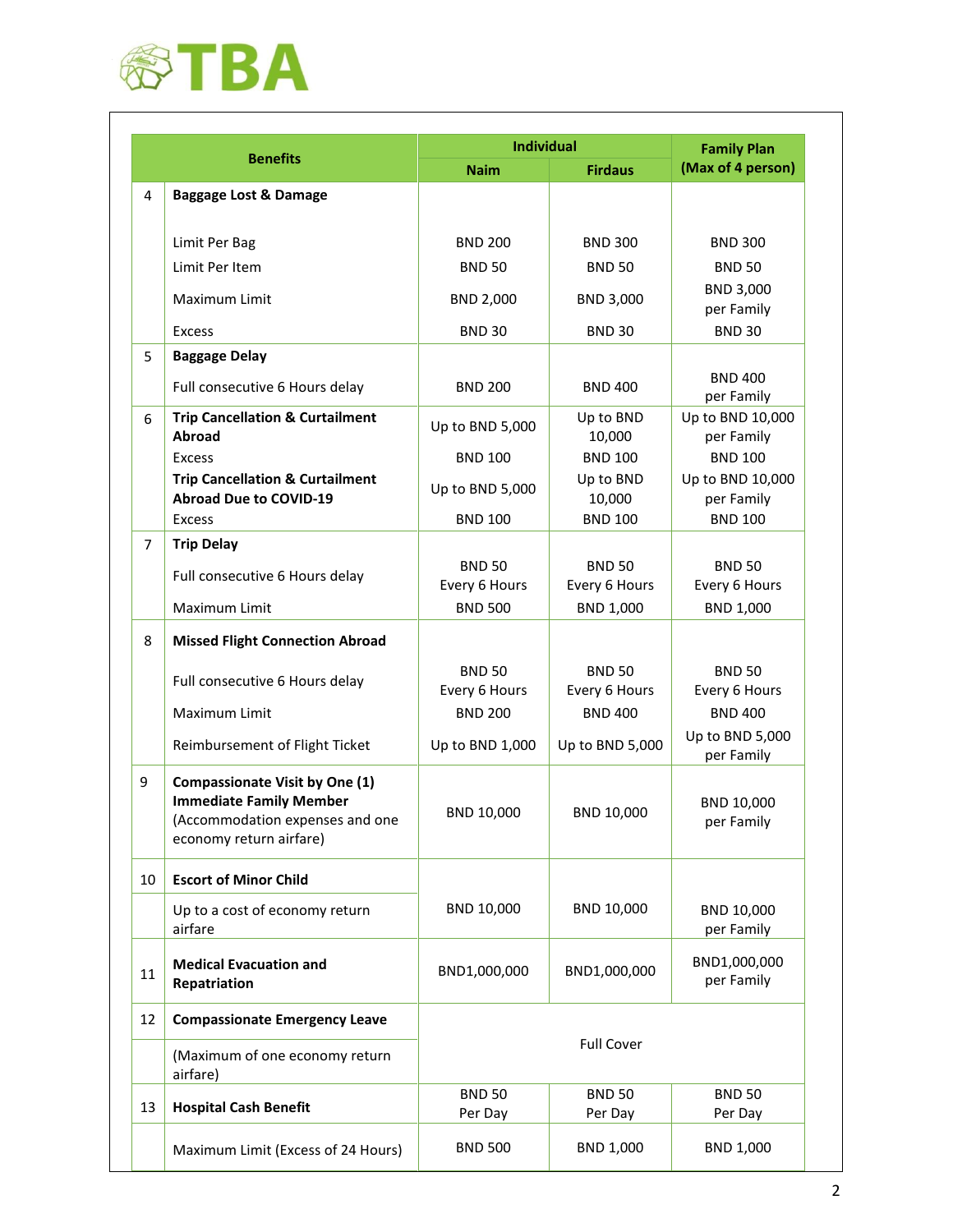

|    |                                                                        | <b>Individual</b>                                                                                   | <b>Family Plan</b>        |                                 |  |
|----|------------------------------------------------------------------------|-----------------------------------------------------------------------------------------------------|---------------------------|---------------------------------|--|
|    | <b>Benefits</b>                                                        | <b>Naim</b>                                                                                         | <b>Firdaus</b>            | (Max of 4 person)               |  |
| 14 | <b>Loss of Credit Card Abroad</b>                                      | Up to BND500                                                                                        | Up to BND1,000            | Up to BND 1,000<br>per Family   |  |
| 15 | <b>Loss of Personal Money Abroad</b>                                   | Up to<br><b>BND 200</b>                                                                             | Up to<br><b>BND 500</b>   | Up to<br>BND 500 per Family     |  |
| 16 | Loss of Passport, Driving License and<br><b>National Identity Card</b> | Up to<br><b>BND 2,000</b>                                                                           | Up to<br>BND 4,000        | Up to BND 4,000<br>per Family   |  |
| 17 | <b>Loss of Travel Documents</b>                                        | Up to<br><b>BND 2,000</b>                                                                           | Up to<br>BND 4,000        | Up to BND 4,000<br>per Family   |  |
| 18 | <b>Personal Liability</b>                                              | Up to<br>BND 500,000                                                                                | Up to<br>BND 500,000      | Up to BND 500,000<br>per Family |  |
| 19 | <b>Legal Assistance</b>                                                | Up to<br><b>BND 2,000</b>                                                                           | Up to<br>BND 5,000        | Up to BND 5,000<br>per Family   |  |
|    | In the event of Hijack / Kidnap                                        |                                                                                                     |                           |                                 |  |
| 20 | Full consecutive 6 Hours                                               | <b>BND 25</b><br>Each Day                                                                           | <b>BND 50</b><br>Each Day | <b>BND 50</b><br>Each Day       |  |
|    | Maximum Limit                                                          | Up to BND<br>1,000                                                                                  | Up to BND<br>2,000        | Up to BND 2,000<br>per Family   |  |
| 21 | <b>Overseas Overbooked</b>                                             | Up to<br>Up to<br><b>BND 200</b><br><b>BND 200</b>                                                  |                           | Up to BND 200<br>per Family     |  |
| 22 | <b>Missed Event</b>                                                    | Up to<br>Up to<br><b>BND 500</b><br>BND 1,000                                                       |                           | Up to BND 1,000<br>per Family   |  |
| 23 | In the event of Terrorism                                              | Cover all sections up to the maximum limit, excluding<br>nuclear, chemical and biological terrorism |                           |                                 |  |
| 24 | 24 Hours Emergency Assistance                                          |                                                                                                     |                           |                                 |  |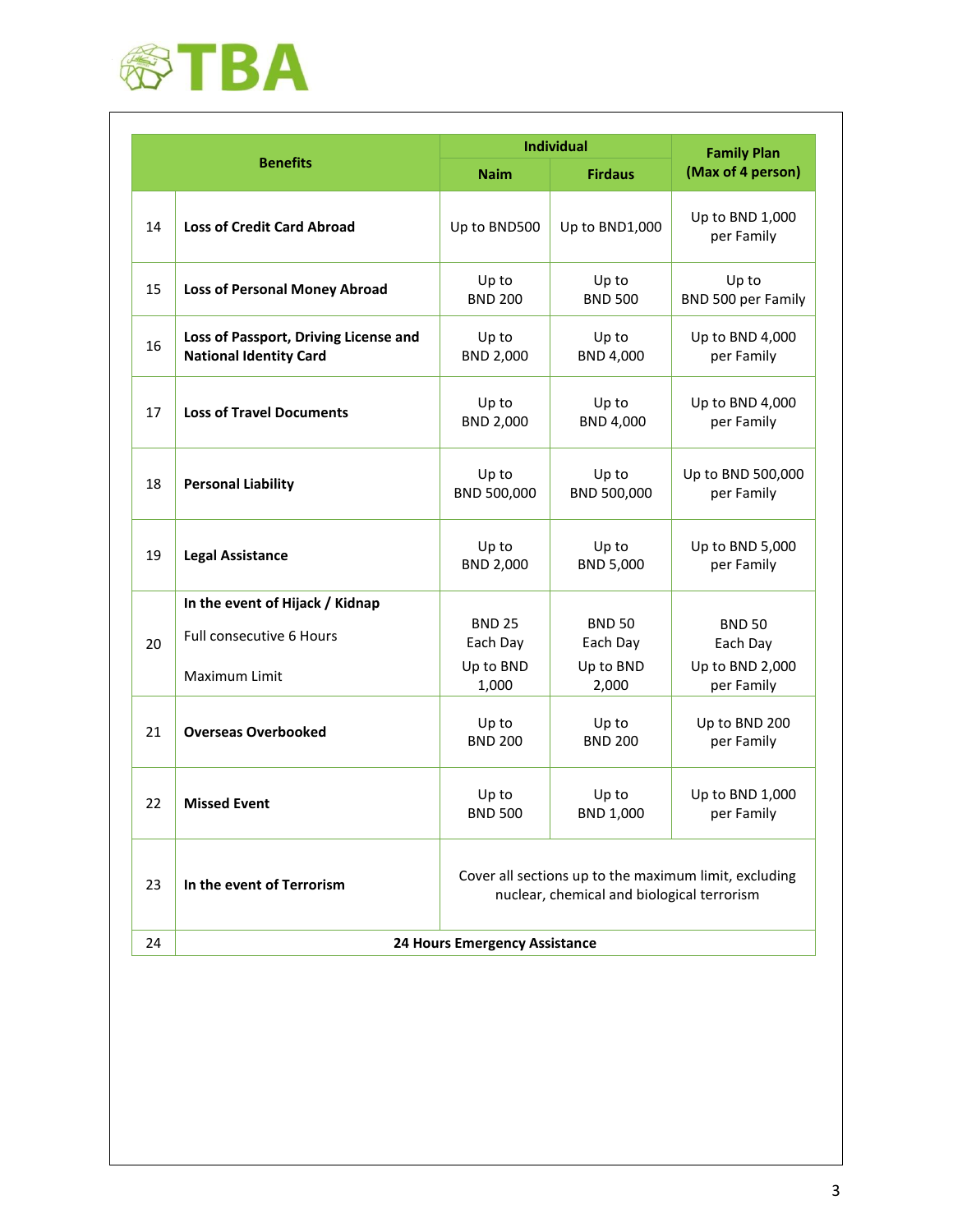

# **General Exclusions**

Your Takaful Certificate does not cover any of the following:

- a) Any expenses incurred in any event occurring when You are in Your Country of Habitual Residence;
- b) Any costs or expenses not expressly covered by the Assistance Company's program and not approved in advance and in writing by the Assistance Company and/or not arranged by the Assistance Company. This exception shall not apply to emergency medical evacuation from remote or primitive areas where the Assistance Company cannot be contacted in advance and delay might reasonably be expected in Your loss of life or harm;
- c) Any expenses incurred as a result of extraordinary natural phenomena such as floods, earthquakes, landslides, volcanic eruptions, a typical cyclonic storm, falling objects from space and aerolites, and in general any extraordinary atmospheric, meteorological, seismic or geological phenomenon any other type of natural disaster;
- d) Any expenses incurred as a result of wars, with or without prior declaration, and any conflicts or international interventions using force or duress or military operations of whatever type;
- e) Any expenses incurred as a direct result of nuclear reaction or radiation;
- f) Any expenses incurred as a result of Your participation in competitions, sports, and preparatory or training tests;
- g) Any expenses related to accident or injury occurring due to Your engagement in any hazardous activity, pastime or pursuit, caving, mountaineering or rock climbing necessitating the use of guides or ropes, potholing, skydiving, parachuting, bungee-jumping, ballooning, hang-gliding, deep-sea diving utilizing hard helmet with air hose attachments, martial arts, rallying, racing of any kind other than on foot, and any organized sports undertaken on a professional or sponsored basis;
- h) Any expenses incurred as a result of Your participation in hazardous winter and/or summer sports such as skiing and/or similar sports;
- i) Any expenses incurred as a result of illnesses or injuries arising from chronic ailments or from those that existed prior to the inception date of the Takaful Certificate;
- j) Any expenses incurred as a result of a self-inflicted injury, suicide, drug addiction or abuse, alcohol abuse, sexually transmitted diseases;
- k) Any expenses incurred as a result of travelling outside Your Country of Habitual Residence contrary to the advice of a medical practitioner, or for the purpose of obtaining medical treatment or for rest and recuperation following any prior accident, illness or a Pre-existing Condition;
- l) Any treatment or expenses related to childbirth, miscarriage or pregnancy;
- m) Any expenses incurred for emotional, mental or psychiatric illness;
- n) Any expenses incurred as a result of Pre-existing Conditions;
- o) Any expenses incurred as a result of Acquired Immune Deficiency Syndrome (AIDS) or any AIDS related condition or disease;
- p) Any expenses incurred as a result of cardiac or cardio vascular or vascular or cerebral vascular Illness or conditions or after-effects thereof or complications that, in the opinion of a medical practitioner appointed by the Assistance Company, can reasonably be related thereto, if the You have received medical advice or treatment (including medication) for hypertension 2 years prior to the commencement of the Covered Trip;
- q) Any expenses incurred as a result of travelling to seek medical treatment or waiting for an operation, post operation check-up or any other hospital treatment, or any medical investigations, tests or test results; or
- r) Any expenses incurred for or as a result of any activity required from or on a ship or oil-rig platform, or at a similar off-shore location.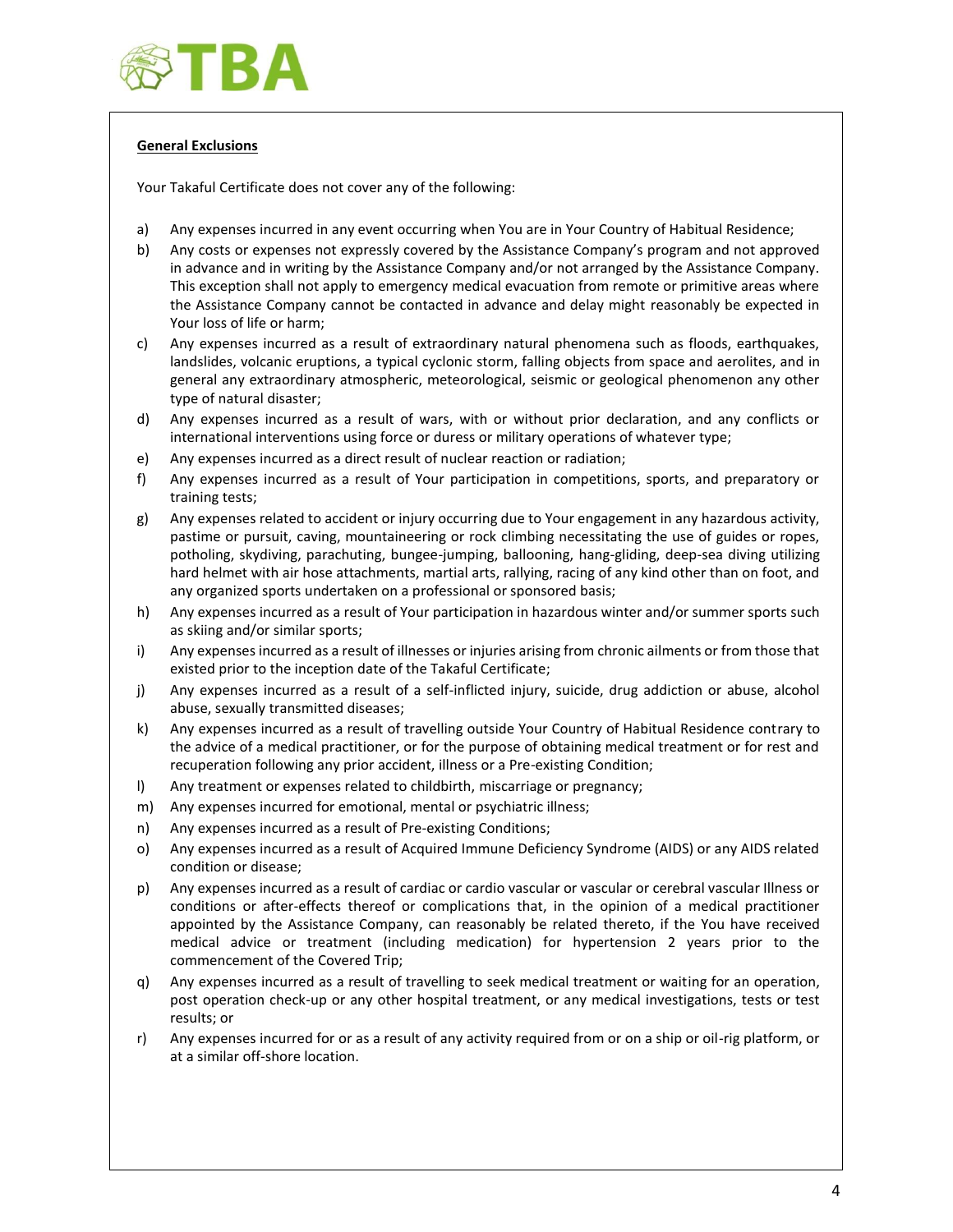

## **Exclusions for Medical Expenses Abroad**

- i. Any known conditions or circumstances prior to the inception of the Certificate or Endorsement and/or prior to any trip;
- ii. Any pre-existing conditions whether You are aware of them or not;
- iii. Non-medical expenses, such as accommodation and travel expenses;
- iv. Any expenses related to any Quarantine Order issued by the relevant authorities or any government of a country, which does not require hospitalization;
- v. Any expenses incurred for the mandatory pre-departure and/or post-arrival COVID-19 diagnostic tests that are required by the relevant Authority or Government of a Country;
- vi. Any costs or expenses incurred during the Quarantine Period, including hotel or non-hospital accommodation costs and transportation cost;
- vii. Any subsequent COVID-19 swab test expenses will be excluded if the Person Covered's result is found to be negative;
- viii. Any expenses related to any COVID-19 treatment where such treatment was first sought more than ninety (90) days from the time COVID-19 was first diagnosed; or
- ix. Any expenses relating to specialist treatment which are not prescribed and/or referred by a doctor in general practice.

### **Exclusion for Trip Cancellation & Curtailment Abroad**

- i. Any expenses incurred as a result of any conditions or circumstances, such as travel restrictions, known to you at the time the trip was booked or was known to exist that could have been expected to cause the cancellation or curtailment of Your trip ; or
- ii. Any claims due to Trip Cancellation & Curtailment arising from Your failure to take the necessary COVID-19 diagnostic tests in a timely manner.

#### **Conditions for COVID-19 Coverage:**

- i. Epidemic or Pandemic must be internationally and locally recognized;
- ii. Residents of Brunei Darussalam who intend to travel during the period of epidemic or pandemic must have approval from the Prime Minister's Office, Brunei Darussalam prior to travel outside Brunei Darussalam;
- iii. Must comply with Official Brunei Darussalam Government issued travel guidelines

*Note: This list is non-exhaustive. Please refer to the Certificate Wording for the full list of exclusions under this Certificate.*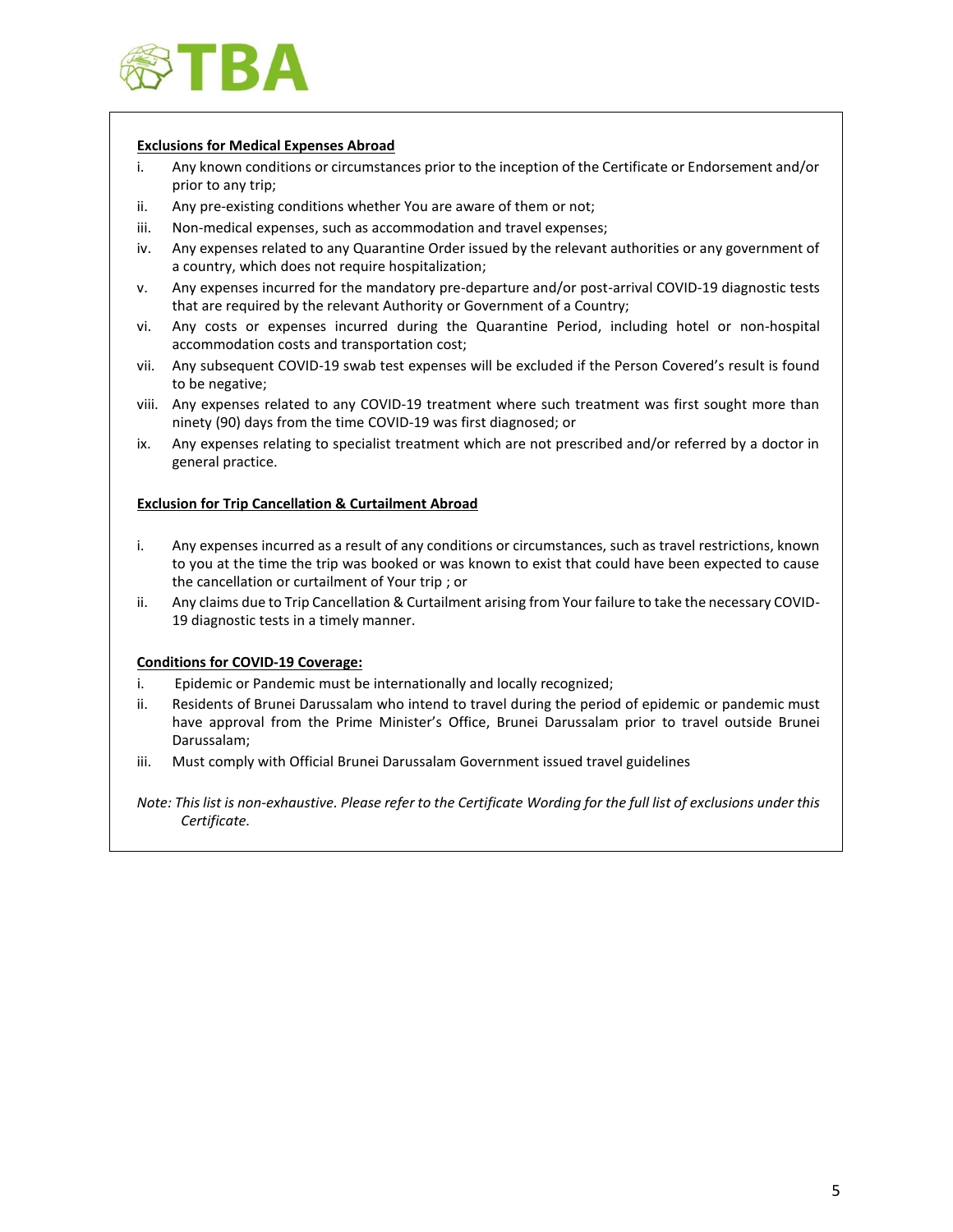

# **4. How much contribution do I have to pay?**

1. Cover Area – ASEAN Countries

i) ASEAN – Singapore, Cambodia, Indonesia, Laos, Malaysia, Myanmar, Philippines, Thailand, Vietnam and including Timor Leste.

| <b>ASEAN</b>                     |                      | <b>Individual</b>       | <b>Family Plan</b>          |
|----------------------------------|----------------------|-------------------------|-----------------------------|
| <b>Cover Period</b>              | <b>Naim</b><br>(BND) | <b>Firdaus</b><br>(BND) | (Max for 4 person)<br>(BND) |
| $1 - 5$ days                     | 43.00                | 52.00                   | 146.00                      |
| 6-8 days                         | 56.00                | 68.00                   | 192.50                      |
| 9-11 days                        | 69.00                | 84.00                   | 244.00                      |
| 12-14 days                       | 82.00                | 100.00                  | 278.00                      |
| 15-17 days                       | 95.00                | 116.00                  | 312.00                      |
| 18-20 days                       | 108.00               | 132.00                  | 346.00                      |
| 21-23 days                       | 121.00               | 148.00                  | 380.00                      |
| 24-26 days                       | 134.00               | 164.00                  | 421.00                      |
| 27-29 days                       | 147.00               | 180.00                  | 462.00                      |
| 30-32 days                       | 160.00               | 196.00                  | 503.00                      |
| Every addition of 3 days         | 13.00                | 16.00                   | 41.50                       |
| <b>Additional for Each Child</b> |                      |                         | 39.00                       |

## 2. Cover Area – Worldwide

i) Worldwide – Including USA, Canada, Australia and Japan

| <b>WORLDWIDE</b>                 | <b>Individual</b>    |                         | <b>Family Plan</b>          |  |
|----------------------------------|----------------------|-------------------------|-----------------------------|--|
| <b>Cover Period</b>              | <b>Naim</b><br>(BND) | <b>Firdaus</b><br>(BND) | (Max for 4 person)<br>(BND) |  |
| $1 - 5$ days                     | 76.00                | 95.00                   | 243.00                      |  |
| 6-8 days                         | 96.00                | 121.00                  | 303.00                      |  |
| 9-11 days                        | 116.00               | 147.00                  | 363.00                      |  |
| 12-14 days                       | 136.00               | 173.00                  | 405.50                      |  |
| 15-17 days                       | 156.00               | 199.00                  | 448.00                      |  |
| 18-20 days                       | 176.00               | 225.00                  | 508.00                      |  |
| 21-23 days                       | 196.00               | 251.00                  | 568.00                      |  |
| 24-26 days                       | 216.00               | 277.00                  | 623.00                      |  |
| 27-29 days                       | 236.00               | 303.00                  | 678.00                      |  |
| 30-32 days                       | 256.00               | 329.00                  | 738.00                      |  |
| Every addition of 3 days         | 20.00                | 26.00                   | 61.00                       |  |
| <b>Additional for Each Child</b> |                      |                         | 53.00                       |  |

| <b>Annual Musafir Takaful Contribution Inclusive of the COVID-19 Coverage</b> |            |  |  |
|-------------------------------------------------------------------------------|------------|--|--|
| <b>ASEAN</b>                                                                  | BND 520.00 |  |  |
| <b>WORLDWIDE</b>                                                              | BND 720.00 |  |  |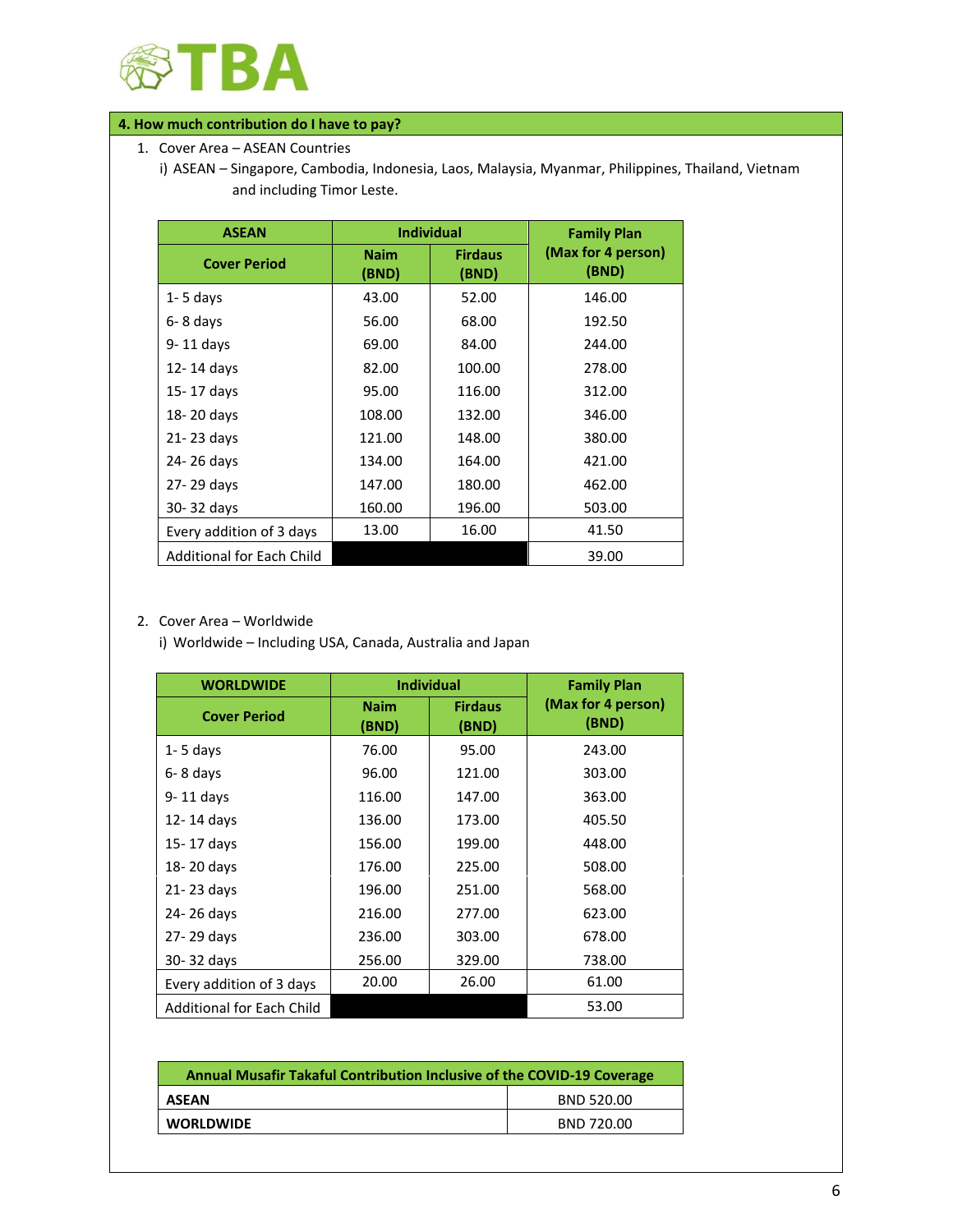

### **5. What are the fees and charges that I have to pay?**

#### **The following charges/fees are applicable:**

- 1. What you have to pay in addition to the Takaful Contribution amount:-
	- Stamp Duty: BND 0.25 per Takaful Certificate
- 2. What is included in the Takaful Contribution amount?
	- Wakalah Fees: up to maximum of 35% of Takaful Contribution
- 3. What you have to pay if there are any changes to the Takaful Certificate:
	- Cancellation Fee: BND10.00 per Takaful Certificate
	- Endorsement Charges: Any Refund or Additional Contribution plus Service Charge of BND10.00 per Takaful Certificate

#### **6. What are some of the important notes that I should know?**

#### • **Trip Commencement**

All trips must start and end in Brunei Darussalam.

- **Eligibility**
	- i. Participant must be an individual from the age of 18 years to 80 years old.
	- ii. If the Person Covered is a child, the child must be aged between 6 weeks to 18 years of age or a full-time student who is below 23 years of age. Children under 18 years of age must be accompanied by a parent or guardian.

#### • **Family Plan**

Participant, spouse and up to two (2) children.

#### • **24 Hour Emergency Assistance**

The Assistance Company will provide 24-hour Emergency Assistance Service in case you encounter difficulties whilst travelling outside Brunei Darussalam during the Period of Takaful.

**Their Service Centre in Singapore can be contacted at +65 6339-6676.**

#### • **Importance of disclosure**

- i. You must take reasonable care not to make a misrepresentation to Us when answering any questions, we ask in the proposal form;
- ii. When renewing the Certificate for Annual Multi-Trip package, not to make a misrepresentation to Us in answering any questions, or confirming or amending any matter previously disclosed to Us in relation to the Certificate; and
- iii. To disclose to Us any matter, other than what we have asked in (i) and (ii) above, that You know to be relevant to our decision on whether to accept the risk or not and the rates and terms to be applied.

## • **Consequence of Breach of Duty**

Breach of duty of disclosure may result in Us voiding the Certificate and refusing all claims.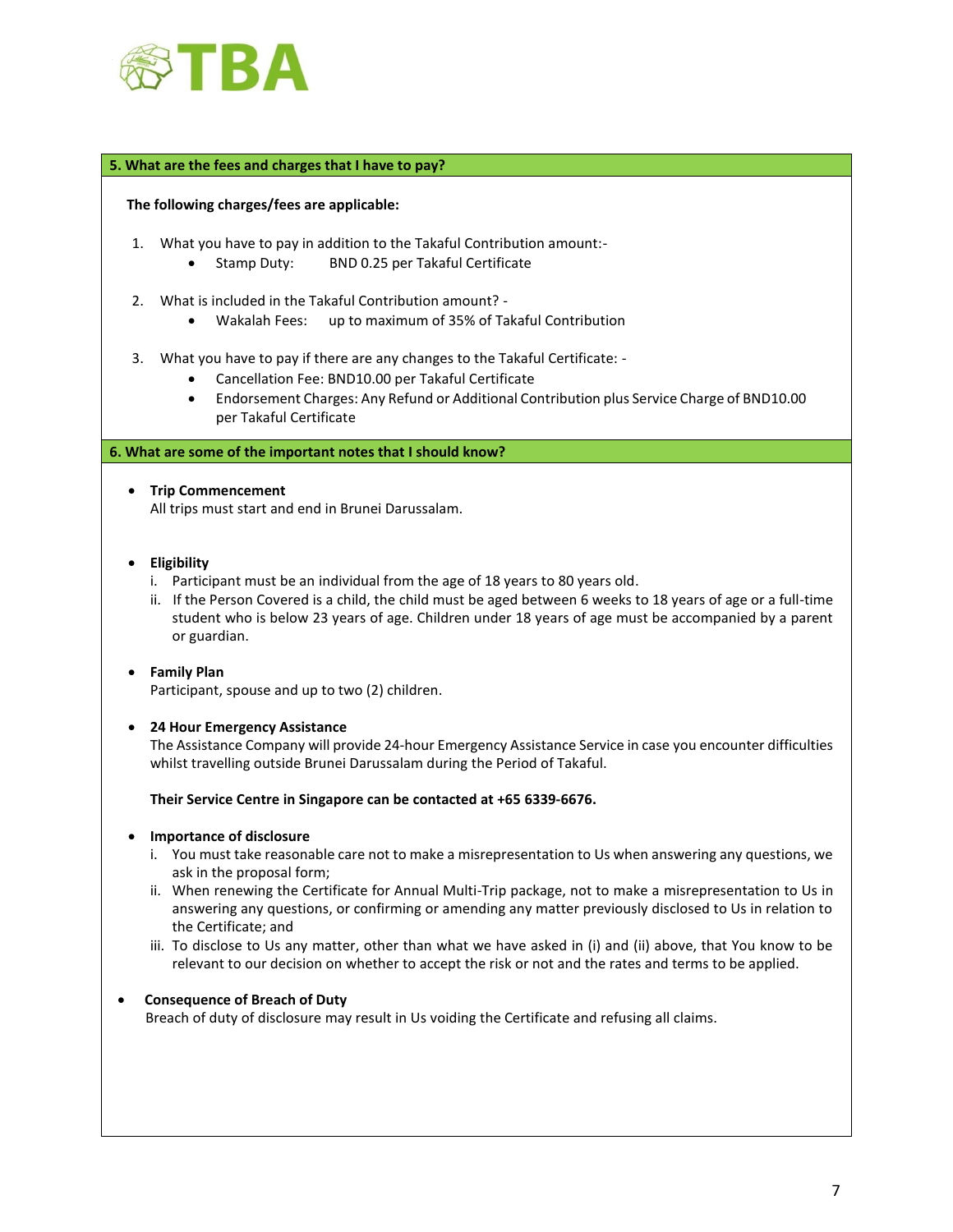

## **Claims Procedure:**

In that you require medical and travel assistance, you must immediately contact the **24-Hour Emergency Assistance at +65 6339-6676** and notify to Us as soon as possible for any claims. The notice of claim must be given to Us within fourteen (14) days after the incident which may give rise to such a claim.

You are also required to report any incident of loss or damage of your belonging to the nearest Police Station within 24 hours and to submit all of the documentations to Us within fourteen (14) days after the happening of such loss or damage.

### **7. What do I need to do if there are changes to my contact details?**

It is important that you inform us of any change in your contact details to ensure that all correspondences reach you in a timely manner.

#### **8. What happen in the event of cancellation?**

In the event of cancellation, you may inform Us by giving fourteen (14) days written notice provided no claim has occurred in the current Period of Takaful. We shall retain in the General Takaful Fund the Takaful Contribution paid by the Participant on a pro-rata basis in proportion to when this Takaful Certificate was in force. The balance of the Takaful Contribution will be refunded to the Participant after deduction of the Wakalah fee and service charge for the cancellation. Cancellation will take effect from the date of the current Takaful Certificate, the Schedule and the Takaful Certificate are received by Us. This Takaful may also be cancelled at Our option by sending fourteen (14) days' notice by registered mail to the Participant's last known address, in which case We shall apply the same procedure in respect of the Takaful Contribution as aforesaid.

### **9. What happens in the event that Takaful agent ceases to operate?**

If our Authorized Agent that issued your Takaful certificate ceased its operation, your Takaful Certificate is still valid until its expiry date. Participants can renew, do any endorsement and cancellation for their Takaful Certificate at any of TBA counters and branches.

#### **10. What are the documents that I need to submit to apply for this product?**

Documents required are as follows: -

For new Participant:

- 1) Proposal Form duly completed and signed.
- 2) Copy of flight itinerary (optional).
- 3) Copy of passport (optional).

For renewal Participant:

1) Proposal Form duly completed and signed.

#### **11. Where can I get assistance to redress?**

If you have difficulties, you must contact us the earliest possible. You may contact us at: - **TBA Call Centre Ground Floor, Unit 9 & 10 Simpang 493, Kg Beribi Jalan Gadong BE1118 Negara Brunei Darussalam Tel: +673 224 4000**

**E-mail: [enquiry@takafulbrunei.com.bn](mailto:enquiry@takafulbrunei.com.bn)**